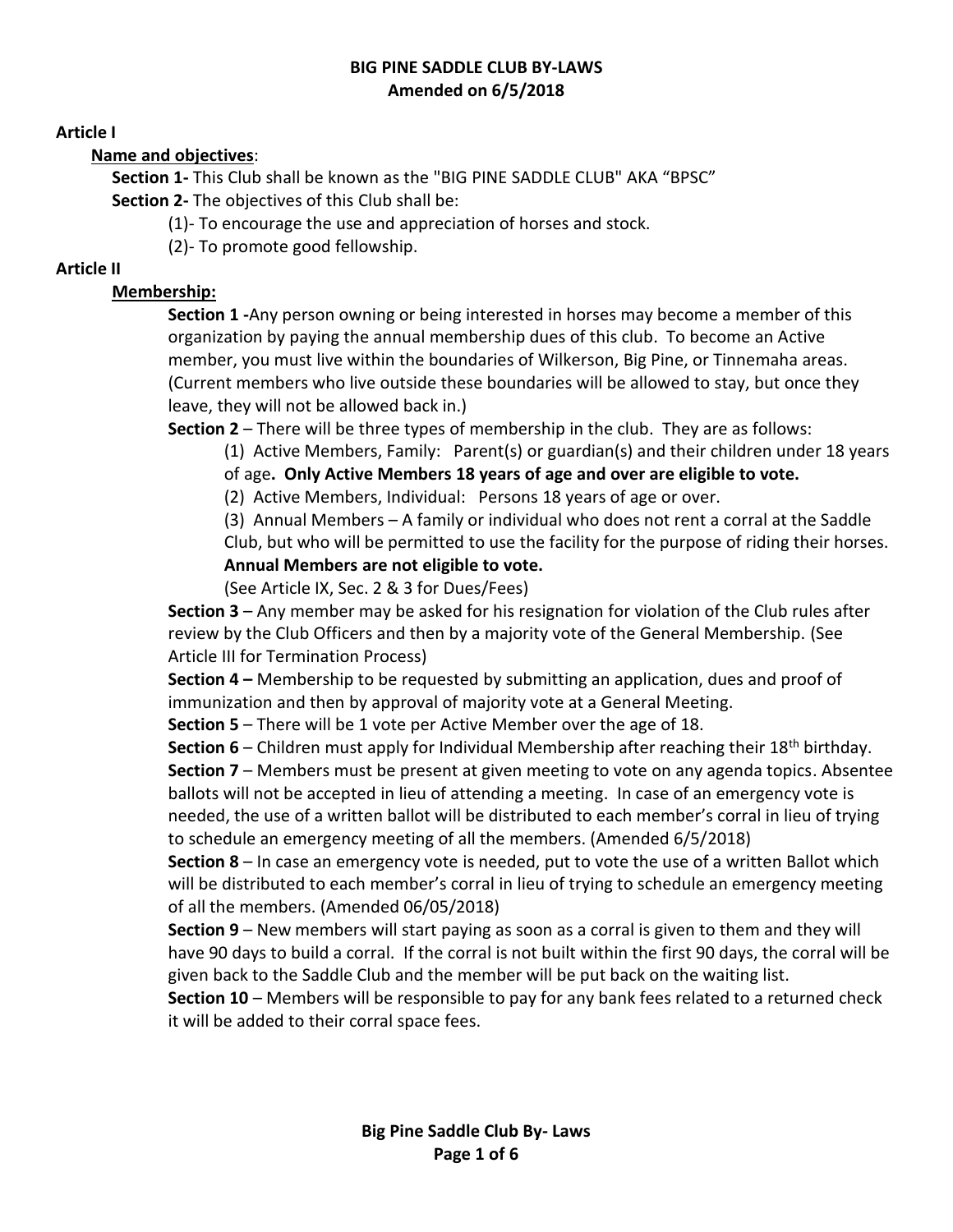#### **Article III**

### **Membership Termination**

Any member may be terminated by vote of the General Membership for violation of the Club rules after a member has been formally charged with violation(s) and has been permitted to state his/her defense.

In the event a member has been sighted for a serious offense by the Club Officers, the following steps will be taken:

- a. Member(s) will be sent a letter notifying them of the violation and will be given a specified time limit to correct the violation. If the violation is not resolved within the time specified, a date will be set for a hearing by the General membership.
- b. The member will be entitled to a hearing by the General membership before a vote for termination may be taken. If the member chooses not to respond after a time and place have been designated, he/she will forfeit the right to a hearing.
- c. The Club concurs that termination of membership is a serious consequence. Only the most serious violations and/or gross negligence will be brought before the General Membership for possible termination. Such violations will include, but may not be limited to:
	- Non-payment of corral rent or annual membership dues
	- Neglect of horse(s) and or permitting unsafe stabling
	- Endangerment to other members and/or their horses

Members sighted for less serious offenses will be given warning over a reasonable time period to make adjustments or reconciliations that comply with Club Rules. A probationary period, in certain instances, may be established as well. Every effort will be made to treat all members without prejudice or preferential treatment.

# **Article IV**

# **Officers and Directors**

**Section 1** – The officers of this organization shall be a President, a Vice-President, a Secretary, a Treasurer, Member-at-Large, Web/Communications Coordinator and Membership Coordinator. **Section 2** – The following are the duties of the seven officers.

# (1) **The President shall**:

- a. Preside over the general business and Club Officers meetings.
- b. Maintain and update all documents, i.e. lease and insurance matters
- c. Maintain in good order membership records
- (2) **The Vice President shall**:
	- a. Assume the Presidents duties in his/her absence
	- b. Organize and direct workdays
	- c. Oversee corrals and their maintenance according with the existing corral rules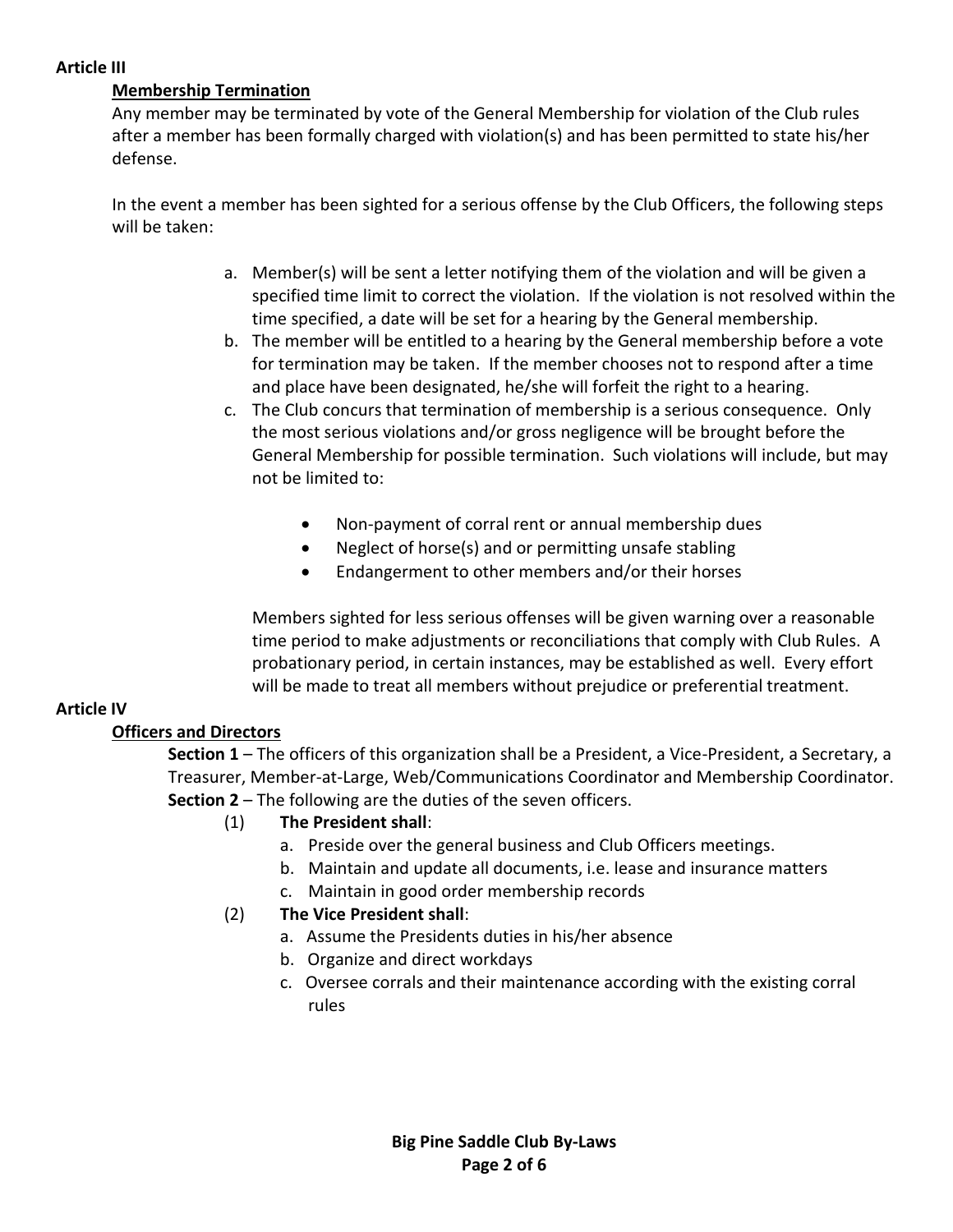# (3) **The Secretary shall:**

- a. Prepare agendas and post notices 72 hours prior to meetings and take notes at each meeting.
- b. Document and maintain minutes of the General and Club Officers meetings.
- c. Handle all correspondence of the Club
- d. Keep updated records of all items pertaining to Club business and memberships.
- e. Be in charge of all publicity involving meetings, play days, etc.
- f. Possession of Post Office key and frequently check box and distribute correspondence accordingly.

### (4) **The Treasurer shall:**

- a. Deposit funds of this Club in an accredited Bank.
- b. Keep records of all dues and fees collected from Club members.
- c. Audit report will be done yearly
- d. Pay all club bills by their due dates

### (5) **The At-Large person shall:**

a. Help other board members if needed and anywhere else needed.

### (6) **The Website/Communication Coordinator shall:**

- a. Be in charge of updating website and Facebook page
- b. Be in charge of arranging advertisement of events on the radio or in the paper.

### (7) **The Membership Coordinator shall:**

- a. Be in charge of corral designation.
- b. Keep updated list of all members' phone numbers and addresses (contact list).
- c. Keep list of all horses in the Club
- d. Provide new members with By-Laws, Rules, and Waivers/Releases, retain and maintain all signed records.
- e. Maintain vaccination records ensuring all horses are current on all vaccinations
- f. Retain new member applications or annual use facility applications

**Section 3** – The Club Officers shall be comprised of the Officers elected by the membership.

#### **Article V**

# **Election of Officers**

**Section 1** – All officers are to be elected for three-year term by the General Membership of the Saddle Club organization and will continue to serve with member approval.

**Section 2** – Nominations will be received from the floor and election will be held at a regular meeting in February.

**Section 3** – The new officers will be installed in March.

**Section 4** - Termination of office requires a majority vote by the General membership or voluntary resignation by the officer.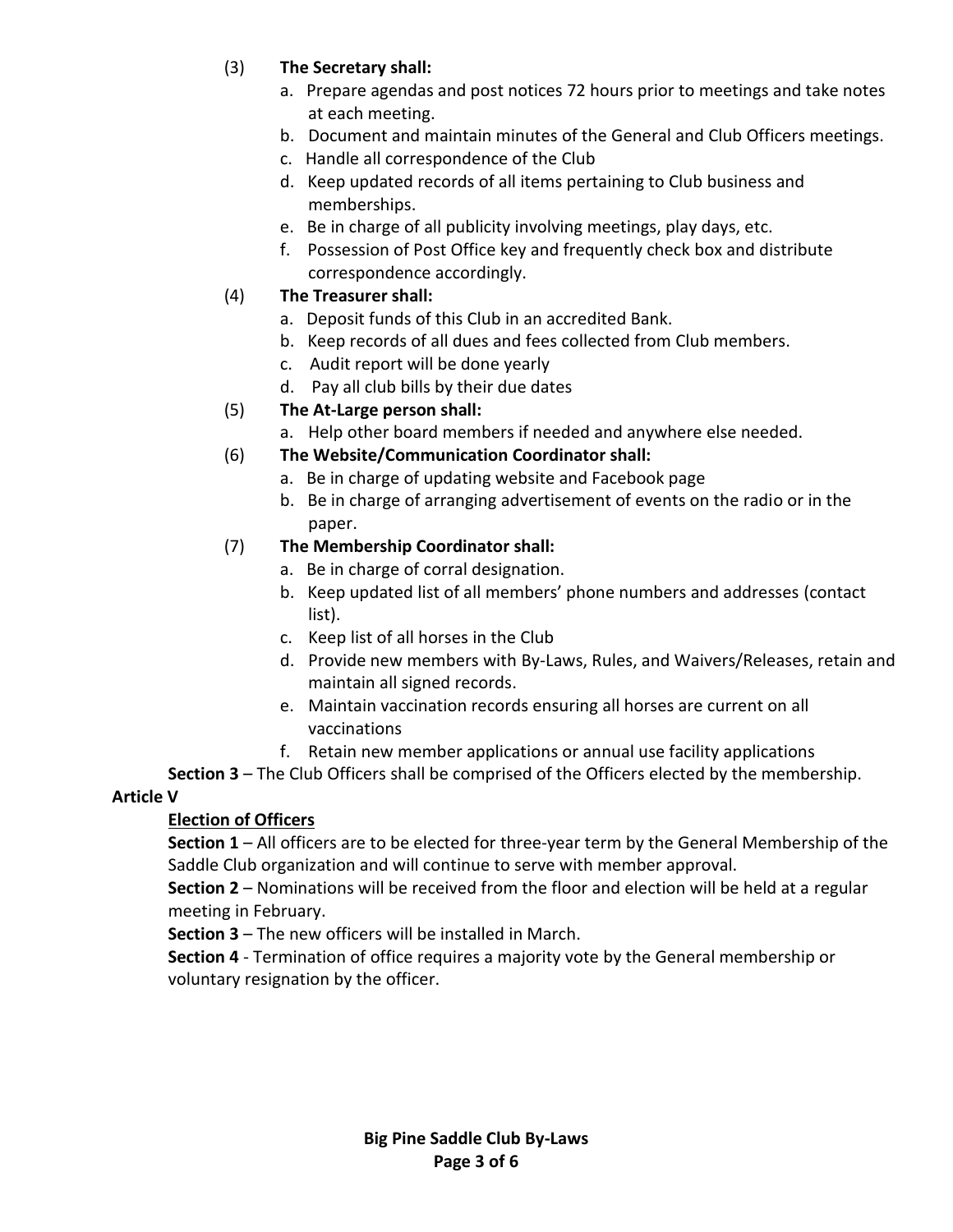#### **Article VI**

### **Meetings**

**Section 1** – There will be a minimum of one meeting per quarter, held on the second Sunday of March, June, September and December.

**Section 2** – Other meetings may be held at the discretion of the President.

**Section 3** – Fifty percent (50%) of the active membership must be present to conduct a general/business meeting.

**Section 4** – The Club Officers shall meet as deemed necessary by the President. The Club Officers may not meet with less than five (5) members present.

**Section 5** - Any member being disruptive during the meeting will be asked to leave.

**Section 6** - Agenda to be posted 72 hours prior to meeting

**Section 7**- Closed meetings must be opened after for general membership

**Section 8** – Voting requires fifty percent (50%) of active members to be present for the vote to be valid.

**Section 9 –** Members are required to attend a minimum of 2 meetings per year to remain in good standing. (Amended 06/05/18)

### **Article VII**

# **Committees**

**Section 1** – The number of special committees, the nature and extent of their duties shall be as the members believe will best execute the program for which they were appointed.

### **Article VIII**

### **Club Funds**

**Section 1** - Committee can spend up to \$250 without approval from general membership.

**Section 2** - Committee has authorization in an emergency situation

**Section 3** - Committee must have approval for funds over \$250 by general membership

#### **Article IX**

# **Rent/Fees**

**Section 1** – Payment of dues is required as of January  $1<sup>st</sup>$ 

**Section 2** – Corral rent is \$15 a month, \$45 a quarter, \$90 semiannual or \$180 annually, per corral

**Section 3** - Membership fee is designated as follows:

- (1) Active Member: **Onetime fee** \$100 (provided a corral(s) is maintained for the duration of the membership) If a corral is relinquished back to the Saddle Club the Member may avoid paying the Onetime fee if they continue paying an Annual Membership fee. If they do not keep up on the Annual Member fee yearly and they want a corral again they will be charged the Onetime fee again. (amended 3/29/2015)
- (2) Annual Member: Family Membership, no corral: \$75 (yearly) Annual Member: Individual membership, no corral \$50 (yearly)

**Section 4** – Rent or fee changes for Active Membership and/or Annual Membership, may be changed only by vote of the General membership

**Section 5** – If unable to pay corral fee, member must make arrangements with Treasurer so as not to become delinquent

> **Big Pine Saddle Club By-Laws Page 4 of 6**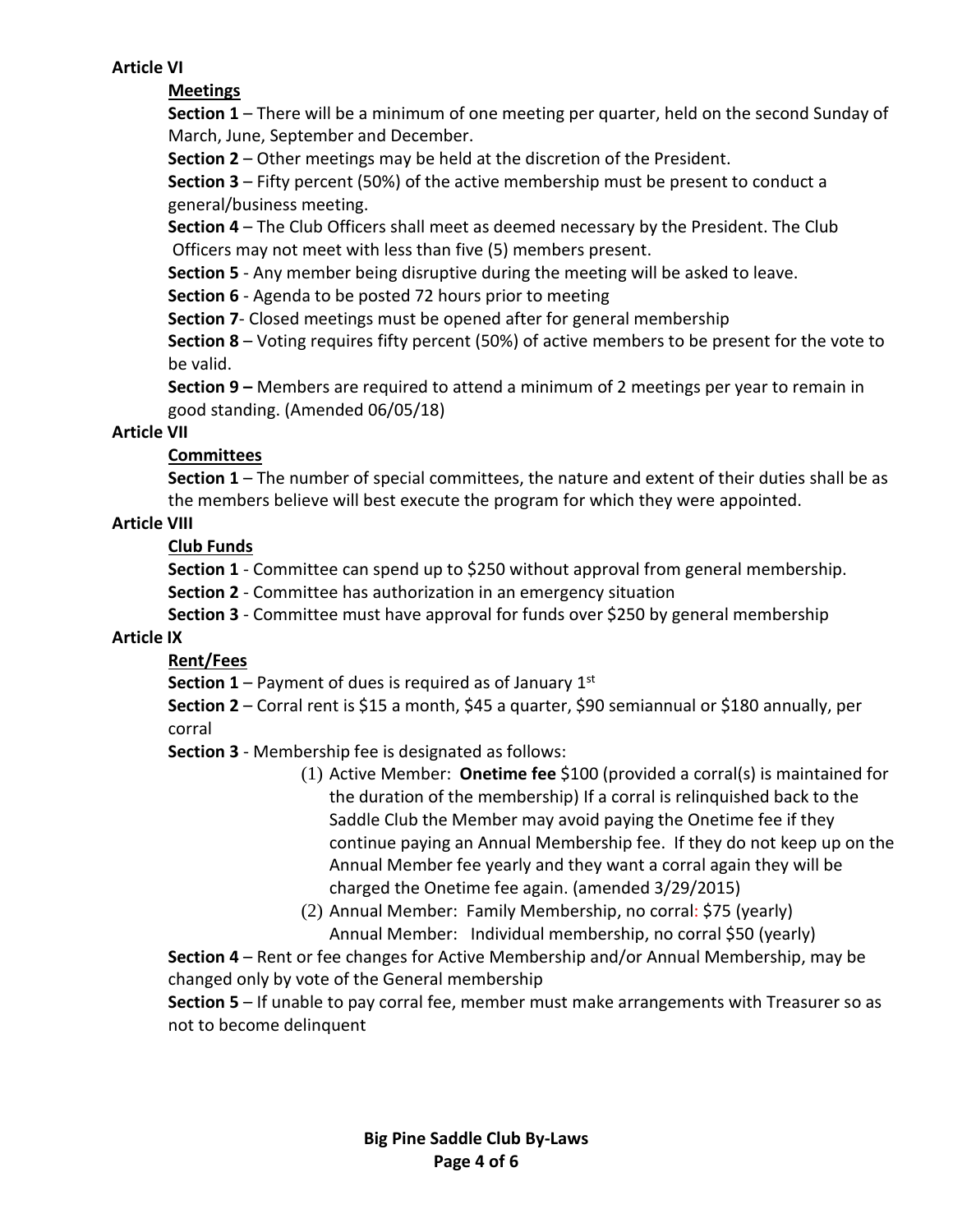### **Article X**

### **Club Activities**

**Section 1** – Club activities will be held at the pleasure of the membership.

**Section 2** - Insurance liability must be taken into consideration.

#### **Article XI**

### **Participation**

**Section 1** – No child unaccompanied by a parent or guardian may engage in any activity without specific written permission from a parent or guardian submitted to the committee in charge of said activity.

**Section 2** – All active members may participate in all arena events arranged by the club.

### **Article XII**

# **Conduct of Meetings**

**Section 1** – Robert's Rules of Order shall cover the discussions and parliamentary procedures in all membership meetings of this organization i.e.

- (a) Reading and approval of the minutes
- (b) Reports of officers, the Club Officers
- (c) Reports of Special Committees
- (d) Treasures Report
- (e) Unfinished business
- (f) New business
- (g) Adjournment

### **Article XIII**

### **Vacancies**

**Section 1** – The Vices President, Secretary or Treasurer shall serve in that order in the absence or inability of the President.

**Section 2**- In the case of disability or removal for cause of the Vice President, Secretary or Treasurer that the office in either case shall be filled until the first regular meeting thereafter by appointment by the President until such office can be filled by special election.

# **Article XIV**

# **Parliamentary authority and amendment of by-laws**

**Section 1** – By-Laws may be amended by the following procedures:

- (a) Notification in writing at any regular business meeting to be voted on at the next regular business meeting.
- (b) Passage of the proposed amendment by ¾ votes of those present.

These By-Laws are official and amended for the Big Pine Saddle Club the 5th day of June 2018.